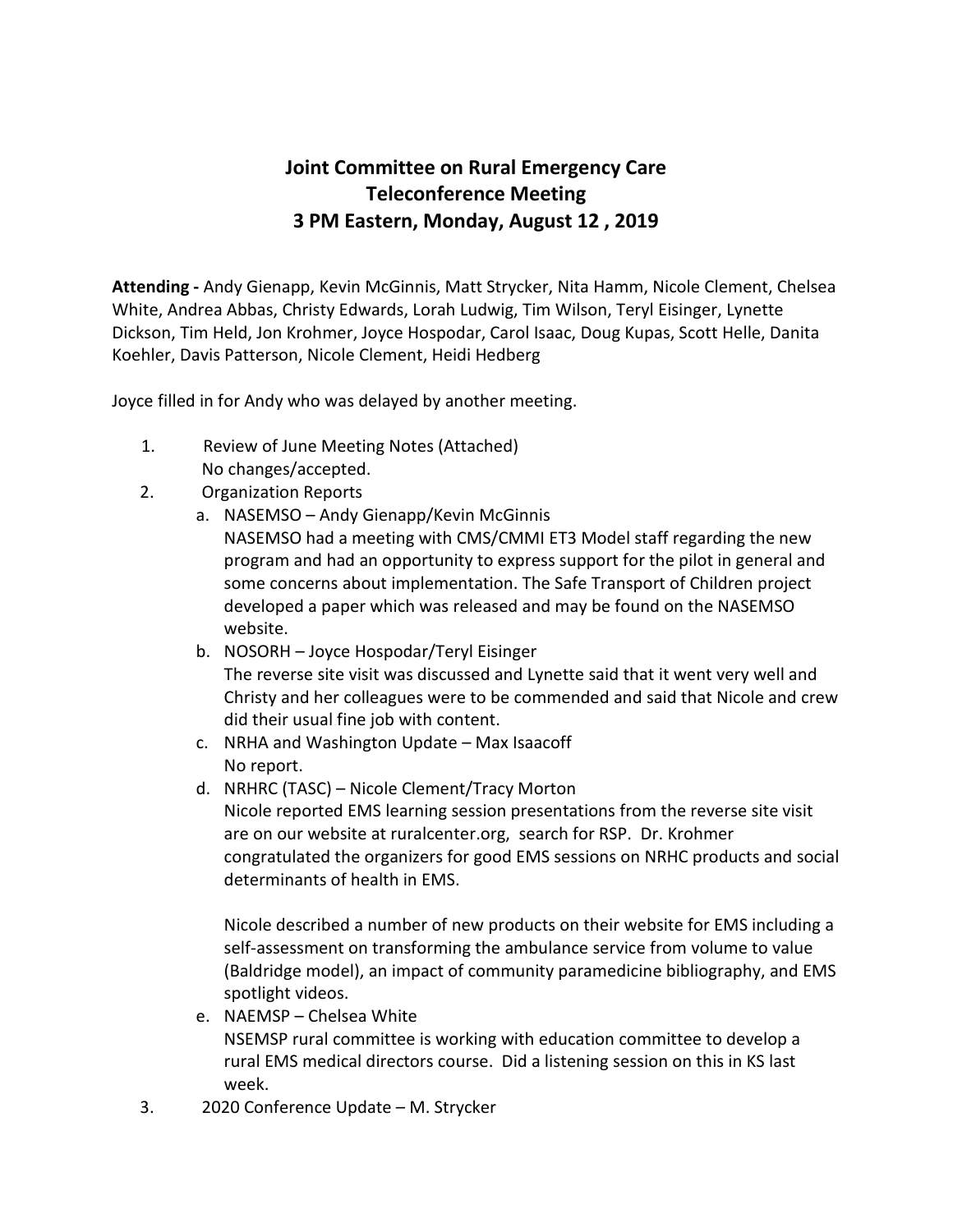April 22-23 in Columbus, Renaissance Downtown.

- 4. 2019-20 Workplan Development Waiting for Tactical Agenda release.
- 5. ORHP Update C. Edwards
	- EMS reverse site visit went great thanks to Nicole. FLEX EMS supplement for 2019: notices of award are going out in next week or two. In Farm Bill, Rural EMS Equipment and Training Program was authorized. ORHP is working toward putting together information to be ready to write NOFO if funded. Asked for focus group members to help with this and got a huge response.
- 6. Community Paramedicine Mobile Integrated Health
	- a. ET3 Update

Kevin described the ET3 details. The RFA was released and applications are due 9/19.

Davis Patterson said presidential candidates Buttigieg and Warren have community paramedicine in their rural health plans.

7. Calendar Updates

NASEMSO Fall Regional Conferences: **Western Plains Regional Conference** September 23 – 25, 2019 Aladdin Holiday Inn Downtown Kansas City, MO [Click here for meeting information](https://nasemso.org/news-events/events/event/western-plains-regional-conference/)

## **West Region Meeting**

October 1-3, 2019 Residence Inn Marriott – Portland Downtown RiverPlace Portland, OR [Click here for meeting information](https://nasemso.org/news-events/events/event/west-region-meeting/)

## **East Region Meeting**

October 29, 2019 Hilton Burlington Burlington, VT Save the date! This is the day before the VT EMS Conference (Oct 30 – Nov 3) and NASEMSO East Coast members will be provided a complimentary conference pass upon request.. Those flying should come in to Burlington (BVT). The venue is about a 10 minute drive and VT EMS can assist with airport transportation; Uber is also available. Please check back as information about the block rate for hotel reservations will be posted soon.

## **South Region Meeting**

October 29 – 30, 2019